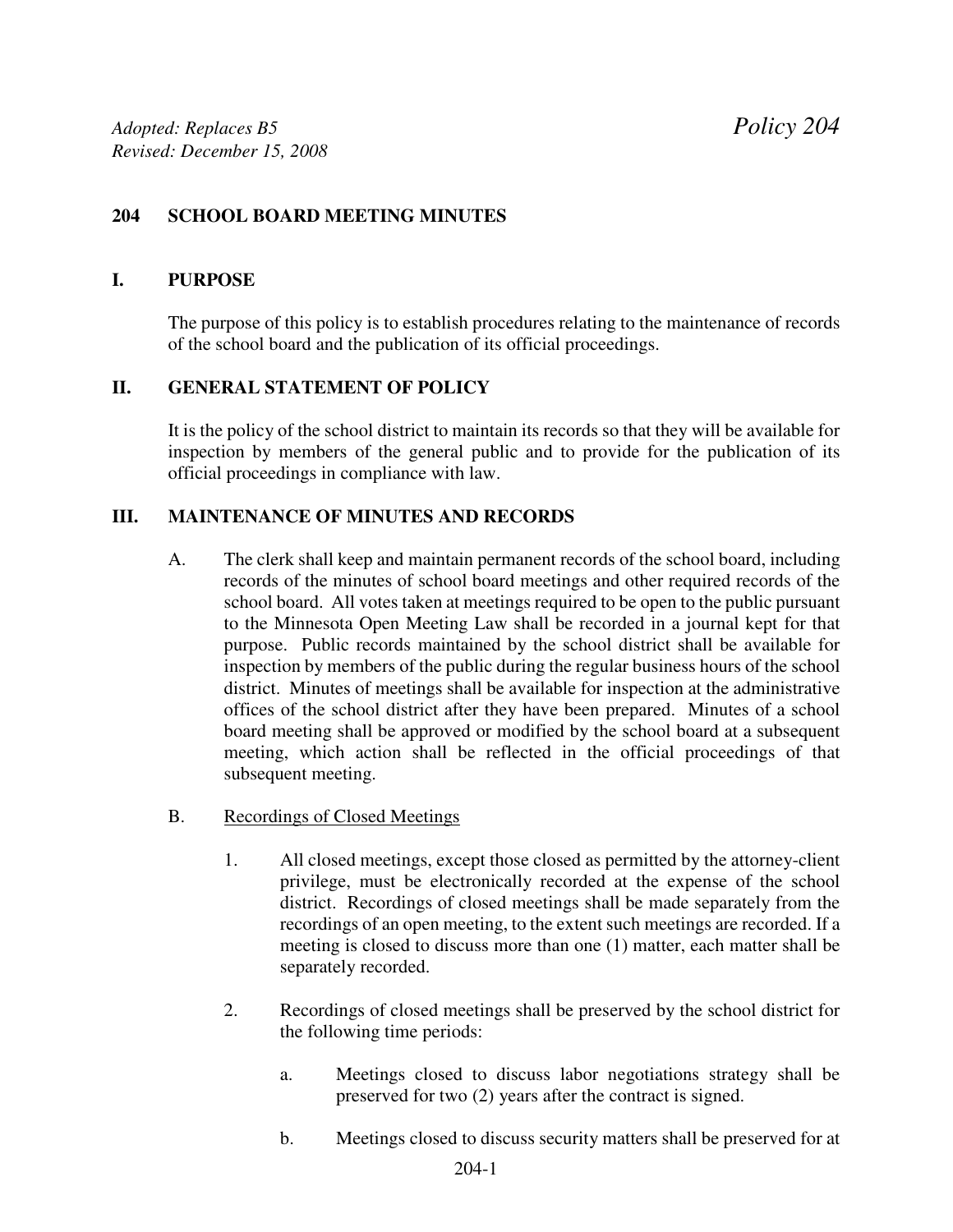least four (4) years.

- c. Meetings closed to discuss the purchase or sale of property shall be preserved for at least eight (8) years after the date of the meeting.
- d. All other closed meetings shall be preserved by the school district for at least three (3) years after the date of the meeting.
- e. Following the expiration of the above time periods, recordings of closed meetings shall be maintained as set forth in the school district's Records Retention Schedule.
- 3. Recordings of closed meetings shall be classified by the school district as protected non-public data that is not accessible by the public or any subject of the data, with the following exceptions:
	- a. Recordings of labor negotiations strategy meetings shall be classified as public data and made available to the public after all labor contracts are signed by the school district for the current budget period.
	- b. Recordings of meetings related to the purchase or sale of property shall be classified as public data and made available to the public after all real or personal property discussed at the meeting has been purchased or sold or the school district has abandoned the purchase or sale.
	- c. Recordings of any other closed meetings shall be classified and/or released as required by court order.
- 4. Recordings of closed meetings shall be maintained separately from recordings of open meetings, to the extent recordings of open meetings are maintained by the school district, with the exception of recordings that have been classified as public data as set forth in Section III.B.3. above. Recordings of closed meetings classified as non-public data also shall be maintained in a secure location, separate from recordings classified as public data.
- 5. Recordings of closed meetings shall be maintained in a manner to easily identify the data classification of the recording. The recordings shall be identified with at least the following information:
	- a. The date of the closed meeting;
	- b. The basis upon which the meeting was closed (i.e.: labor negotiations strategy, purchase or sale of real property, educational data, etc.); and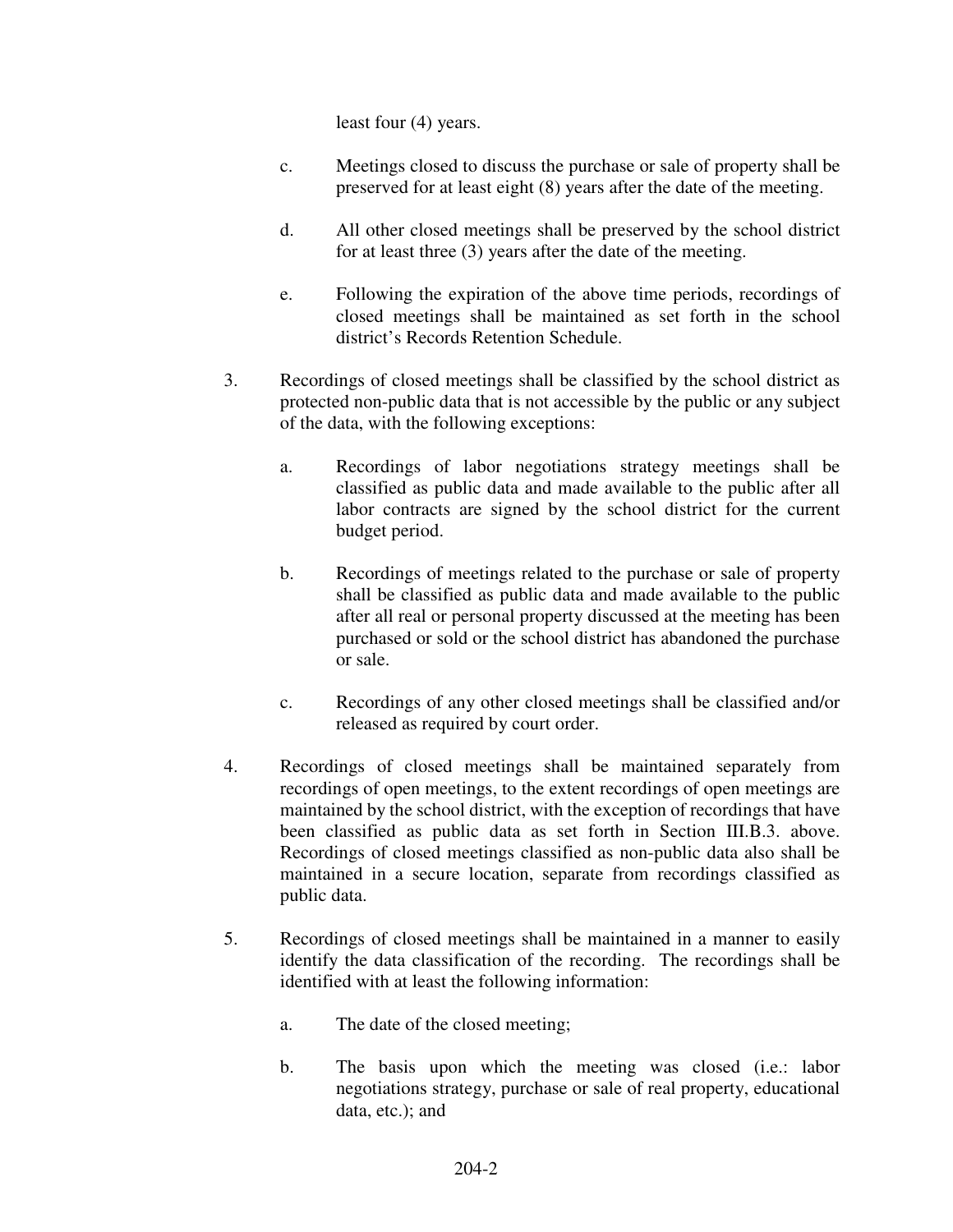- c. The classification of the data.
- 6. Recordings of closed meetings related to labor negotiations strategy and the purchase or sale of property shall be maintained and monitored in a manner that reclassifies the recording as public upon the occurrence of an event reclassifying that data as set forth in Section III.B.3. above.

## **IV. PUBLICATION OF OFFICIAL PROCEEDINGS**

- A. A. The school board shall cause its official proceedings to be published once in the official newspaper of the school district within thirty (30) days of the meeting at which the proceedings occurred; however, if the school board conducts regular meetings not more than once every thirty (30) days, the school board need not publish the minutes until ten (10) days after they have been approved by the school board.
- B. The proceedings to be published shall be sufficiently full to fairly set forth the proceedings. They must include the substance of all official actions taken by the school board at any regular or special meeting, and at minimum must include the subject matter of a motion, the persons making and seconding the motion, a listing of how each member present voted on the motion, the character of resolutions offered including a brief description of their subject matter and whether adopted or defeated. The minutes and permanent records of the school board may include more detail than is required to be published with the official proceedings. If the proceedings have not yet been approved by the school board, the proceedings to be published may reflect that fact.
- C. The proceedings to be published may be a summary of the essential elements of the proceedings, and/or of resolutions and other official actions of the school board. Such a summary shall be written in a clear and coherent manner and shall, to the extent possible, avoid the use of technical or legal terms not generally familiar to the public. When a summary is published, the publication shall clearly indicate that the published material is only a summary and that the full text is available for public inspection at the administrative offices of the school district and that a copy of the proceedings, other than attachments to the minutes, is available without cost at the offices of the school district or by means of standard or electronic mail.

| <b>Legal References:</b> | Minn. Stat. § 123B.09, Subd. 10 (Publishing Proceedings)                |
|--------------------------|-------------------------------------------------------------------------|
|                          | Minn. Stat. § 123B.14, Subd. 7 (Record of Meetings)                     |
|                          | Minn. Stat. § 331A.01 (Definition)                                      |
|                          | Minn. Stat. § 331A.05, Subd. 8 (Notice Regarding Published Summaries)   |
|                          | Minn. Stat. § 331A.08, Subd. 3 (Publication of Proceedings)             |
|                          | Minn. Stat. § 13D.01, Subd. 4-6 (Open Meeting Law)                      |
|                          | Op. Atty. Gen. 161-a-20, December 17, 1970                              |
|                          | Ketterer v. Independent School District No. 1, 248 Minn. 212, 79 N.W.2d |
|                          | 428 (1956)                                                              |